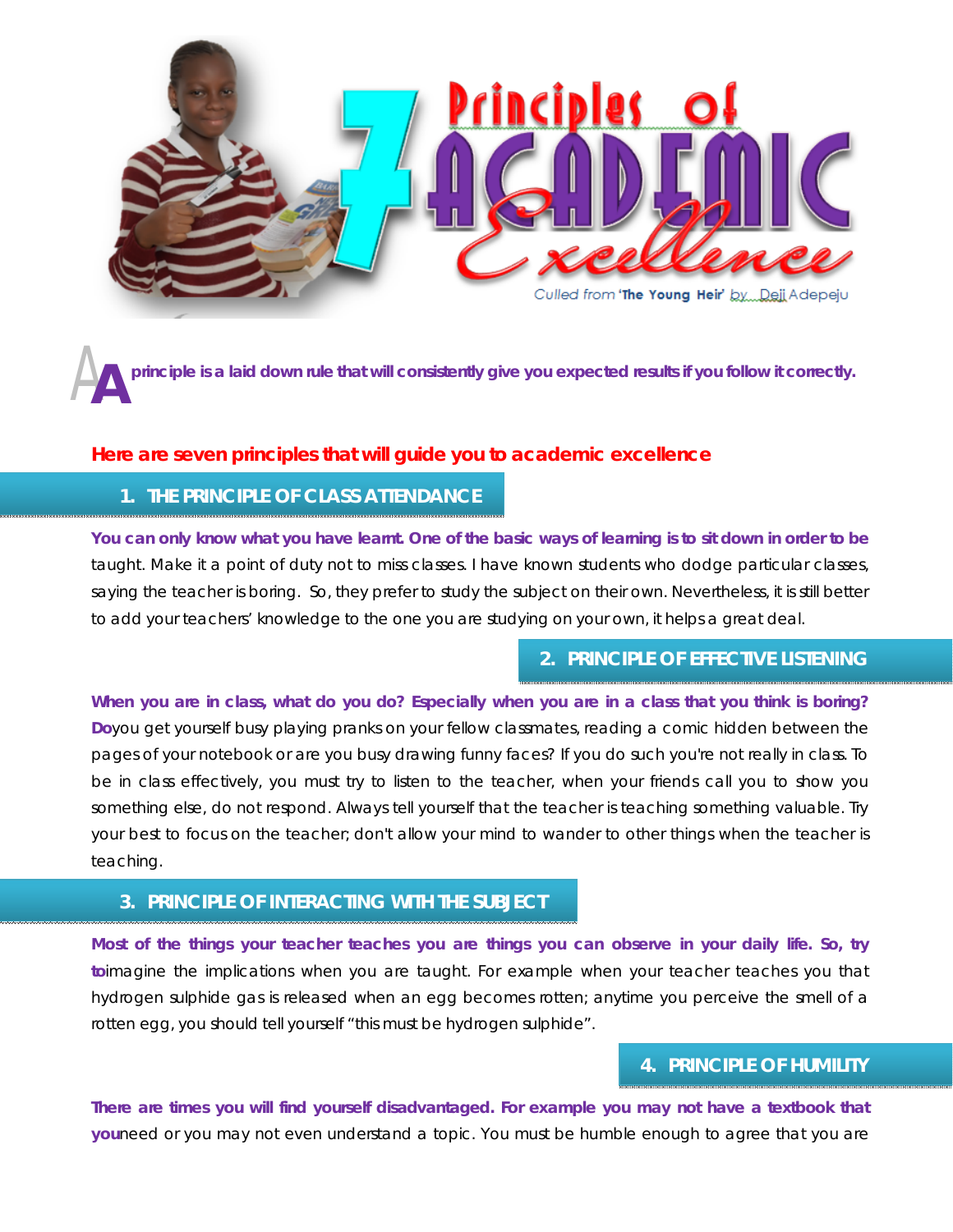disadvantaged; then ask yourself, "Who has what I need?" If it is someone in a lower class that understands the topic better than you, be humble to seek such a person out. Do not worry whether the person will boast on you later or not. The important thing is that you did not know; he knows and he has taught you.

### **5. PRINCIPLE OF PERSISTENCE**

**Persistence means insisting on achieving something even when it looks like you cannot. It means doing it**over and over until you get it right. You focus on what you are studying until you understand what is written there very well. Sometimes, you will need to use a dictionary to understand difficult words. You may also need to read what other textbooks say on the same topic from another textbook which you can borrow from a friend or from the library.

#### **6. PRINCIPLE OF ASSOCIATION**

**The friends you keep will affect you. There are [friends](http://www.jessethrust.com/five-keys-to-friendship-appraisal.pdf) that motivate you to study harder and challenge**you to do better than you have been doing. You will observe that brilliant students move together

> *He who walks with wise men becomes wise, but the companion of fools will suffer harm. Proverbs 13:20 (RSV)*

Your friends will influence you; so choose friends that are serious with their studies if you want to do well academically.

#### **7. PRINCIPLE OF REVISION**

**Your teachers will keep on teaching you new things. They will assume that you have not forgotten the**former ones. It is your duty to regularly go over what you have been taught over and over again. Do not limit your studies to the take-home assignment that your teacher gives you during your revision, you should read what you have been taught all over again in order not to forget. Revise what you have been taught in such a way that if your teacher or anyone suddenly calls you for a test or an examination without a chance to prepare, you will do excellently. Ensure that you get past questions (where available) and practise answering the questions.



Tags:| RELIGION| YOUTH| GROWING UP| CHRISTIANITY|

*Related*

[FIVE WAYS TO GET OUT OF EXAMINATION FAILURE](http://www.jessethrust.com/five-ways-to-get-out-of-examination-failure.pdf)

[FIVE HABITS OF AN UNSERIOUS STUDENT](http://www.jessethrust.com/five-habits-of-an-unserious-student.pdf)

Link